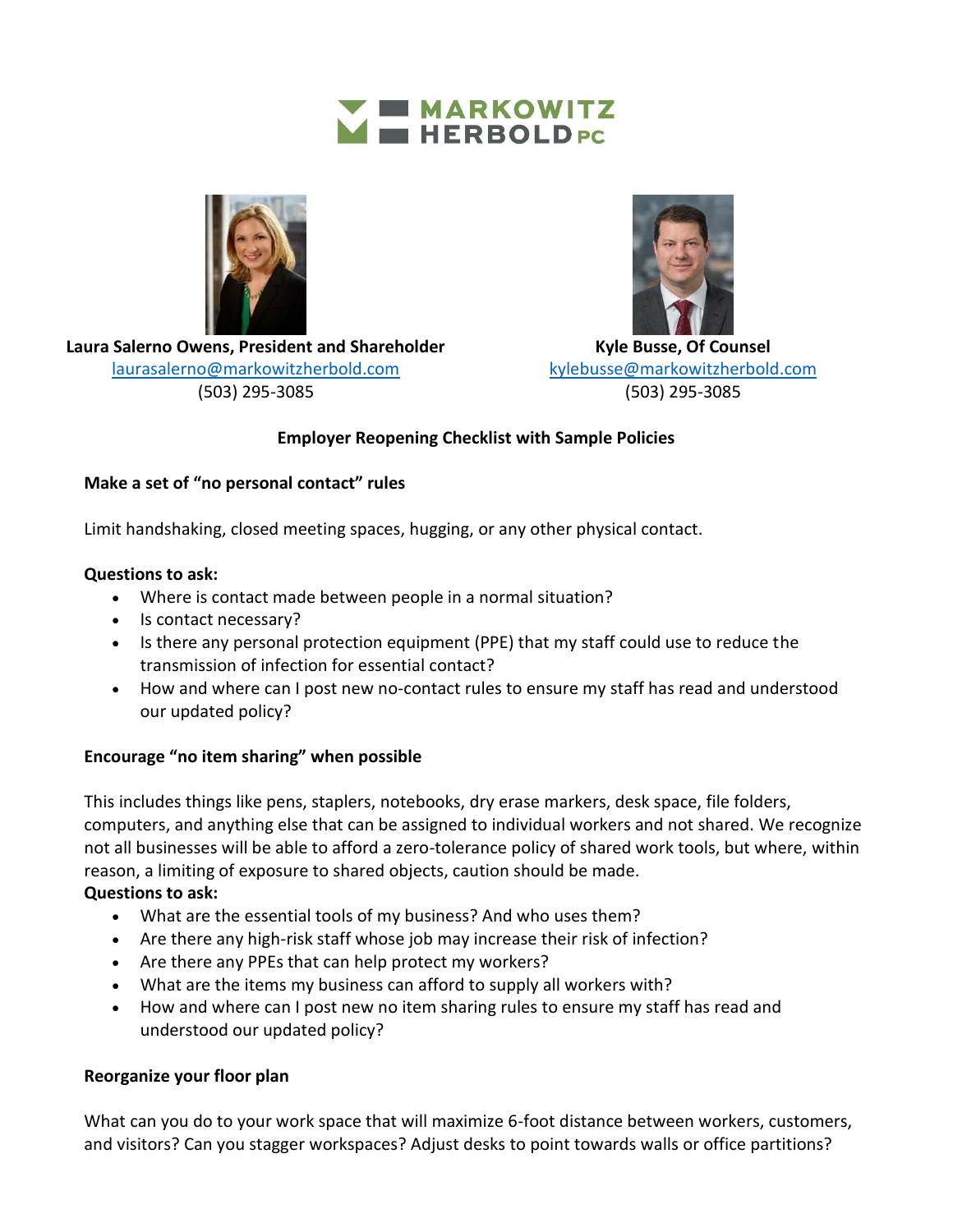#### **Questions to ask:**

- What are the essential needs for space for my business?
- What are areas that are underutilized today?
- Are there any superfluous areas now that folks need 6-feet barriers, and how can I reimagine those spaces to make room for today's needs?
- What are we using  $\blacksquare$ ,  $\blacksquare$ , space for?

## **Get rid of common "gathering" areas**

In accordance with the step above, reconfigure your water cooler hang out spots, too. Can you reallocate these communal gathering places for open-air conferences space or more roomy desk arrangements? Before COVID-19 workers liked to share kitchenettes, breakrooms, and staff lounges, but we might not be able to afford such on-the-job luxury spaces. Where can you minimize hang-out spaces and maximize 6-foot distances?

#### **Questions to ask:**

- Do you have common gathering areas?
- How do your employees naturally hang out? And where?
- While not eliminating employee camaraderie, what's the best approach to minimize staff exposure to one another?

#### **Close breakroom hangouts**

Workers will need breaks, legally and mentally. But how will you handle them? Previously, restaurant and retail breakrooms could be found with several staffers relaxing on worn out couches, quickly eating snacks or cracking jokes before returning to the floor.

Now, these breaks need to be monitored. Is your staff 6 feet apart? Does your breakroom have enough room to accommodate the amount of workers who would be taking a break at once? What about smoke breaks and lunch breaks? Are there signs posted to wash hands before re-entering the workfloor after breaks, just as there were in restrooms?

#### **Questions to ask:**

- What breaks or time off standards are required in your line of work, and how does your physical space address these needs?
- Are there any easy ways to improve those spaces to make them less partial to contagion?
- What are you doing to clean these spaces? Is there any way to improve?
- Do you have signs posted for staff workers to ensure they are washing their hands with soap and water for 20 seconds before returning to work?

## **Create prominent hand sanitizing stations, complete with cleaning supplies**

Hand sanitizer might be your newest line item on your profit and loss statement (P&L). Businesses are going to need to invest in safety equipment of both their workers and patrons to keep the confidence of consumers coming back. If your shop feels risky, shoppers might not return. So make a point to buy 60% or more alcohol per volume hand sanitizers and make them freely available across your business or office space.

#### **Questions to ask:**

• Are you able to afford hand sanitizer stations?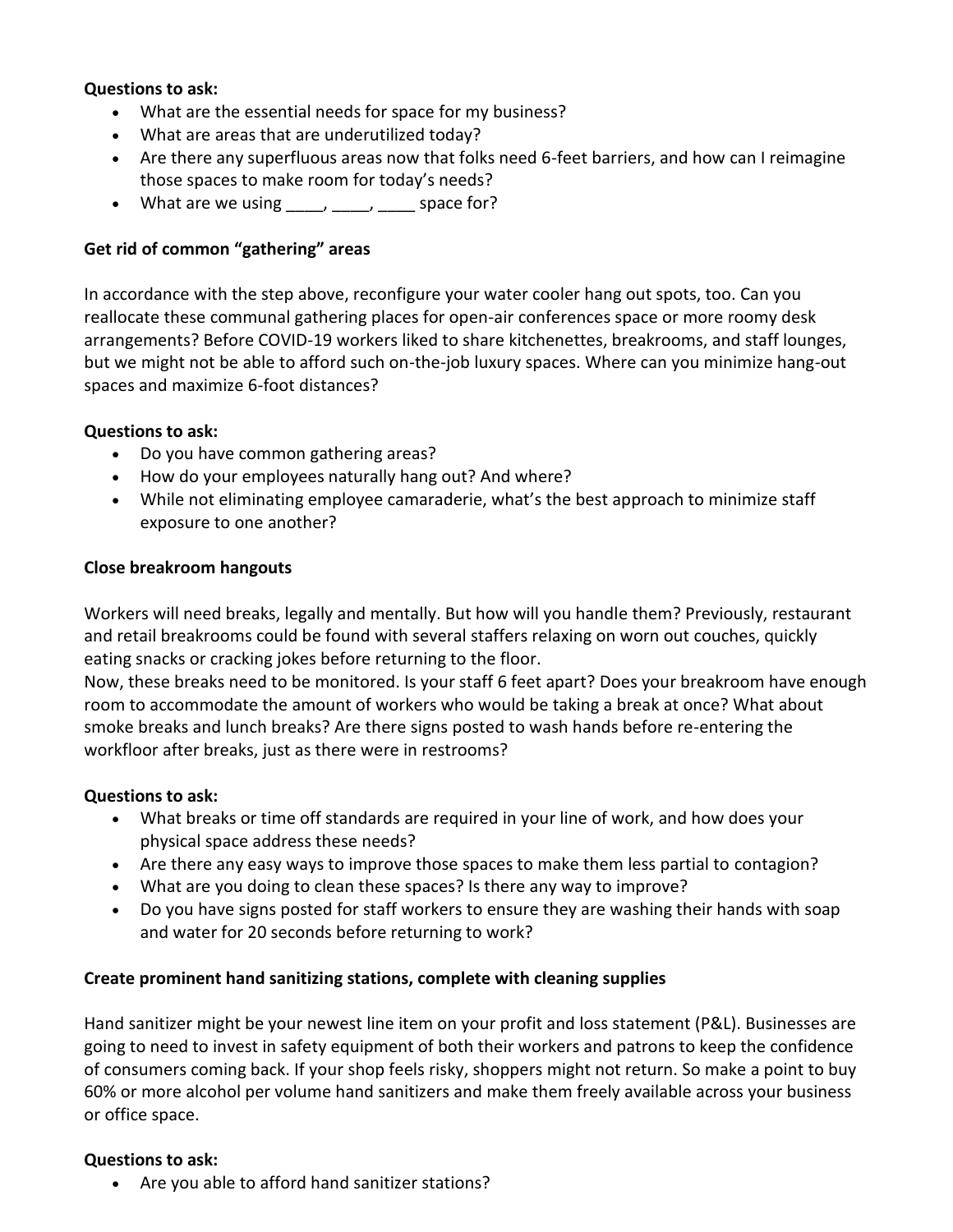- Where would be the best place(s) to put hand sanitizer stations?
- What signage would you need to create?
- Are there hand sanitizer dispensers available for guests, visitors, mailmen, clients, friends, neighbors, customers?

#### **Post communal equipment cleaning rules**

If your office has gym equipment or common-use equipment (such as copy machines, metal machinery, and industry-specific tools) consider posting clear directions about how to clean the equipment between uses to keep multi-users safe.

#### **Questions to ask:**

- What are the most common communal equipment uses in your line of work?
- Are these shared?
- What are the equipment cleaning considerations you deem reasonably required to keep clean of COVID-19 or other germs?
- Are there any training sessions needed to ensure the safety of staff while increasing their cleaning responsibilities?
- How much time would you expect this to take?
- Does that impact the expectations of each individual contributor's workloads?

## **Create appropriate face mask rules**

States and companies are able to make individual requirements regarding face mask requirements. For instance, Ohio Governor Mike DeWine [is requiring](https://fox8.com/news/coronavirus/no-mask-no-work-no-service-no-exception-when-ohioans-are-required-to-wear-face-coverings/) face coverings for employees and clients/customers at all times. And JetBlue, the airline company, was the first to require [both staff and passengers](https://nypost.com/2020/04/27/jetblue-becomes-first-us-airline-to-require-passengers-wear-face-masks/) to wear face masks at all times during travel. While heeding federal and local regulations, create face mask rules that you deem are the most appropriate for your line of business. Then, update your employee handbook with your new policies, and make sure employees are clear with your expectations of both them and the customers you serve.

## **Questions to ask:**

- How close are my employees to customers?
- How much do you think wearing face masks would increase the confidence of your employees and clients?
- What is your budget for PPE?
- Is it reasonable to expect face mask policies? For how long?
- What all would go in your policy, and what are the consequences for employees who break conduct?

## **Limit the number of people in a closed room**

If you must have a "closed-room" discussion after opening your office, assess the options to either:

- 1. Host the discussion in a large enough room to give each attendee a 6-foot space between one another, or
- 2. Host the meeting virtually, wherein each participant may be under the same roof, but the meeting still takes place via a web conferencing tool online, to minimize direct exposure.

As a general rule, post the number of people each room can accommodate, and make sure to update room booking software accordingly. For instance, if your conference rooms were bookable for 10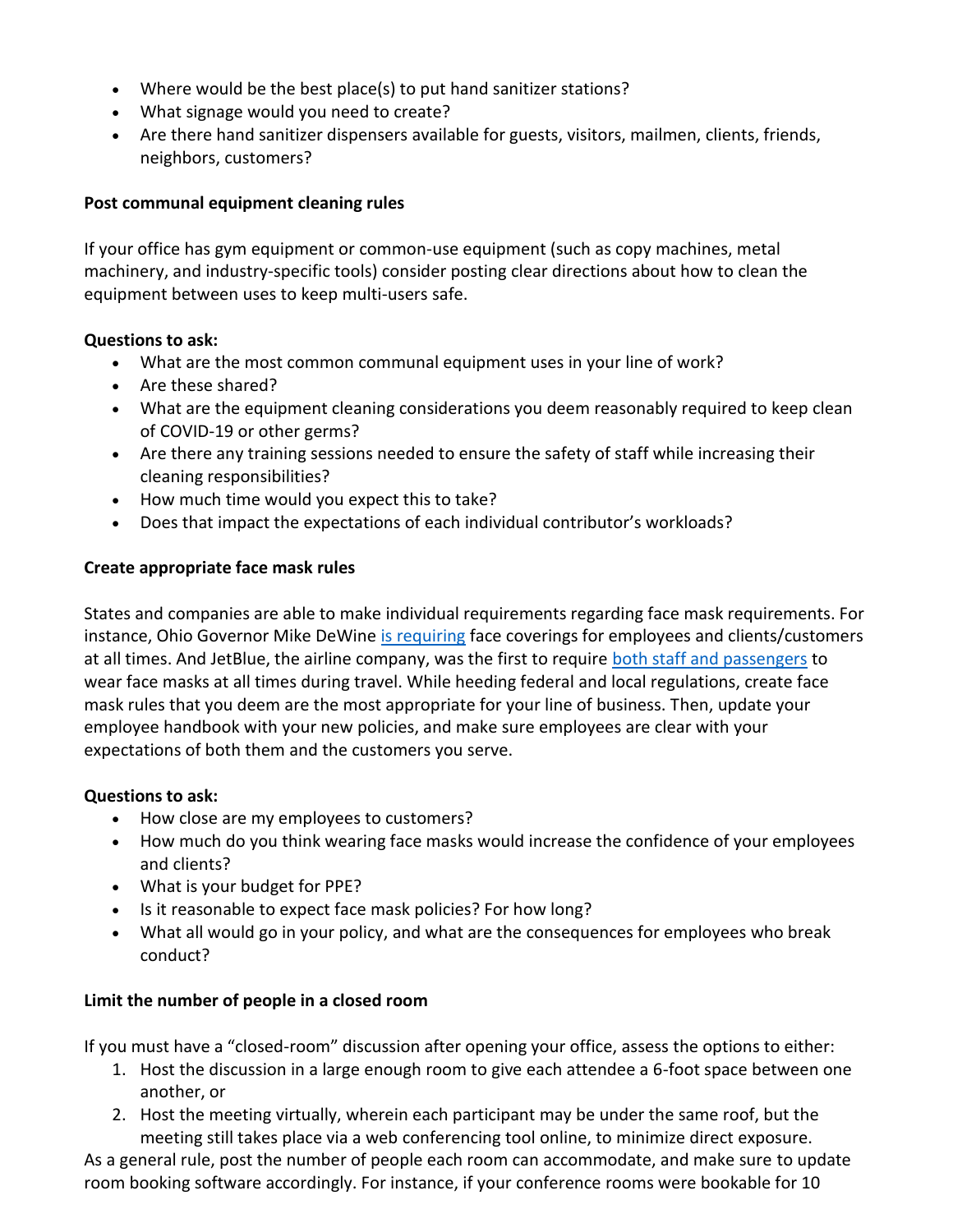people before coronavirus, and now it is deemed that the space can actually only host 3 to 4 people, update the preferences so that employees aren't making inadvertent errors in booking meetings.

# **Questions to ask:**

- How many conference rooms do you have / do you need?
- Are there any ways to conduct business virtually?
- How many people can safely fit in your conference rooms now?
- Are there adequate cleaning supplies and ventilation systems to prevent the transmission of COVID in these spaces?
- Do you feel comfortable with your workers using these spaces for group discussions?

## **Break the 9-5**

The 9am to 5pm workday might be under societal scrutiny as group dynamics wane in favor for distanced interactions between people. And, it's not just the 9-5ers who need to consider this, but how can your business adjust its hours of operation all together to make room for something new.

## **Questions to ask:**

- What are other ways your business could reduce the likelihood of infection? Could you stagger workdays into shifts where employees come at non 9-5 hours based on team or function?
- What are the parts of your business' products of services that can remain remote? As an example, consultancies often set up in-person "discovery meetings" with new clients. Could this remain virtual moving forward?
- Would employees consider working weekends for two days off during the weekday?

# **Then, after you've made your new policies …**

After you've formulated your new policies, it's critical that you document those policies for employees to access and review. The best way to do this is to update a digital employee handbook. The employee handbook, if you don't already have one, is a singular place for your company to publish policies, expectations, recourse for misconduct, and more. A digital copy makes it easy for a company to update and disseminate information as it changes.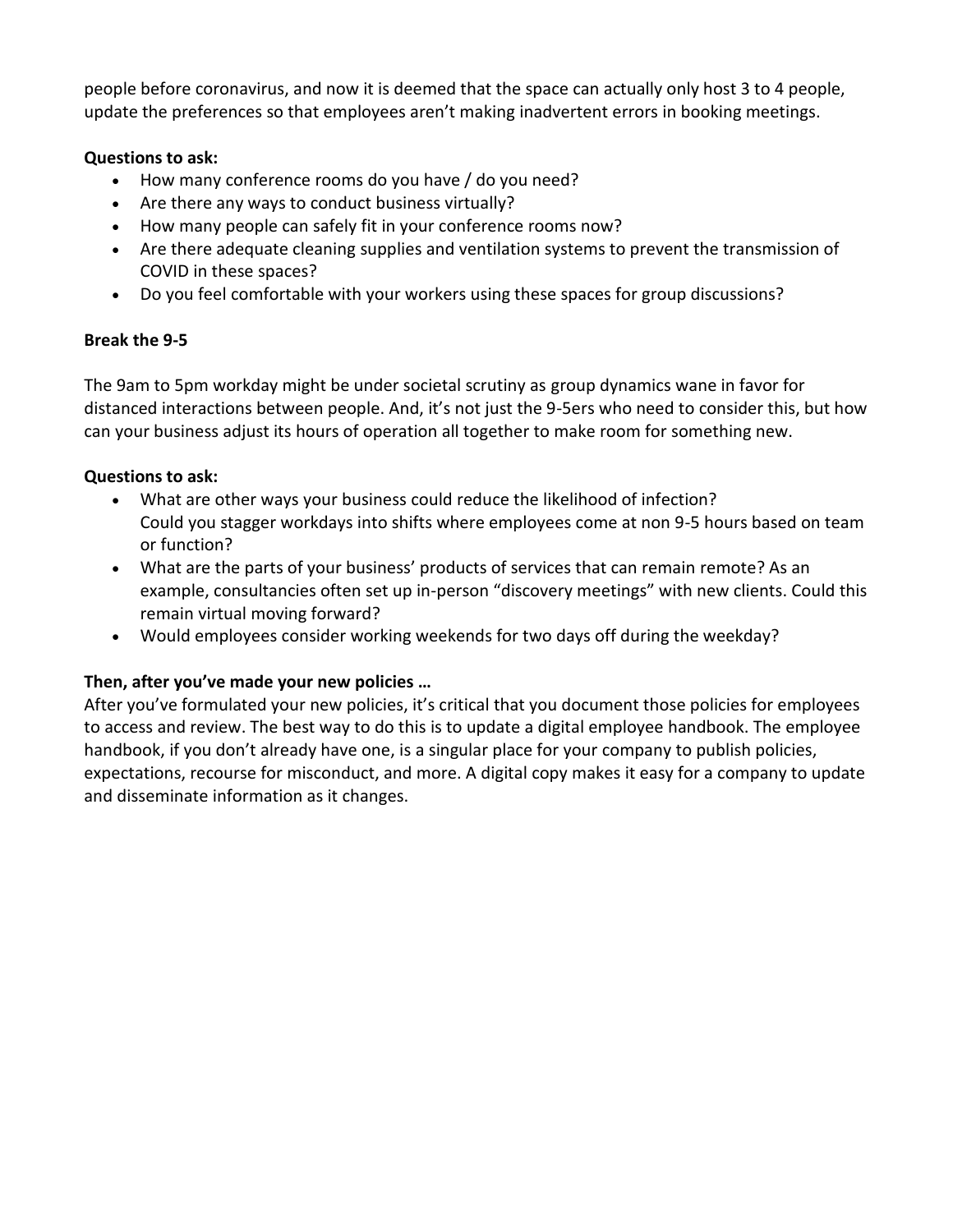#### APPENDIX D

#### Sample remote work policy

#### COVID-19 Temporary Remote Work Policy Overview

As a part of THE COMPANY'S continued response to the novel coronavirus (COVID-19) pandemic, THE COMPANY may allow employees to temporarily telework (work remotely or work from home) during the time period between and the same of 2020. Under the temporary remote work policy, employees will perform essentially the same work that they would on-site in accordance with performance expectations and other terms determined by their supervisors.

THE COMPANY may support remote work arrangements for staff in some situations based on the individual's request and THE COMPANY'S/DEPARTMENT'S ability to accommodate the request in accordance with a specific contingency plan. Remote work arrangements may not be feasible in all cases and requests should not compromise continuity of operations for members of THE COMPANY and the performance of essential functions of each office and department.

Remote Work Agreement: The temporary remote work request form is accessible via []. Once submitted, your direct supervisor may contact you for additional information and/or ask you to further explain (1) how you plan to fulfill work expectations remotely and (2) how you plan to communicate regularly with co-workers, supervisors, and members of THE COMPANY during regular work hours. If approved by [supervisor], a remote work agreement must be executed by the appropriate parties prior to beginning remote work.

Work performed remotely or from home is considered official COMPANY business; therefore, [DEPARTMENTS/GROUPS] may establish specific conditions that apply to employees engaged in remote work.

Termination of the Temporary Remote Work Agreement: THE COMPANY reserves the right to modify the temporary remote work arrangement at any time. Employees may be required to return to the central workplace if deemed as having performance or work conduct problems, or if THE COMPANY feels it is in the best interest of THE COMPANY and/or the employee to modify or suspend the arrangement, either permanently or temporarily.

Hours of Work: The amount of time and work hours that the employee is expected to work will not change due to participation in a temporary remote work agreement. Hours of work should remain the same unless specified in the agreement. The employee agrees to apply themselves to work and be available to communicate with their co-workers, supervisor(s), and members of THE COMPANY during work hours. Normal procedures will be followed for the approval of overtime and use of leave. Nonexempt employees are responsible for reporting all hours worked each week. Failure to report time, like failure to obtain approval for overtime, can result in the termination of the temporary remote work arrangement or other disciplinary action.

Compliance with COMPANY Policies: Employees must agree to comply with COMPANY rules, policies, handbooks, practices, and instructions and understand that violation of such may result in the termination of the temporary remote work arrangement and/or disciplinary action, up to and including dismissal.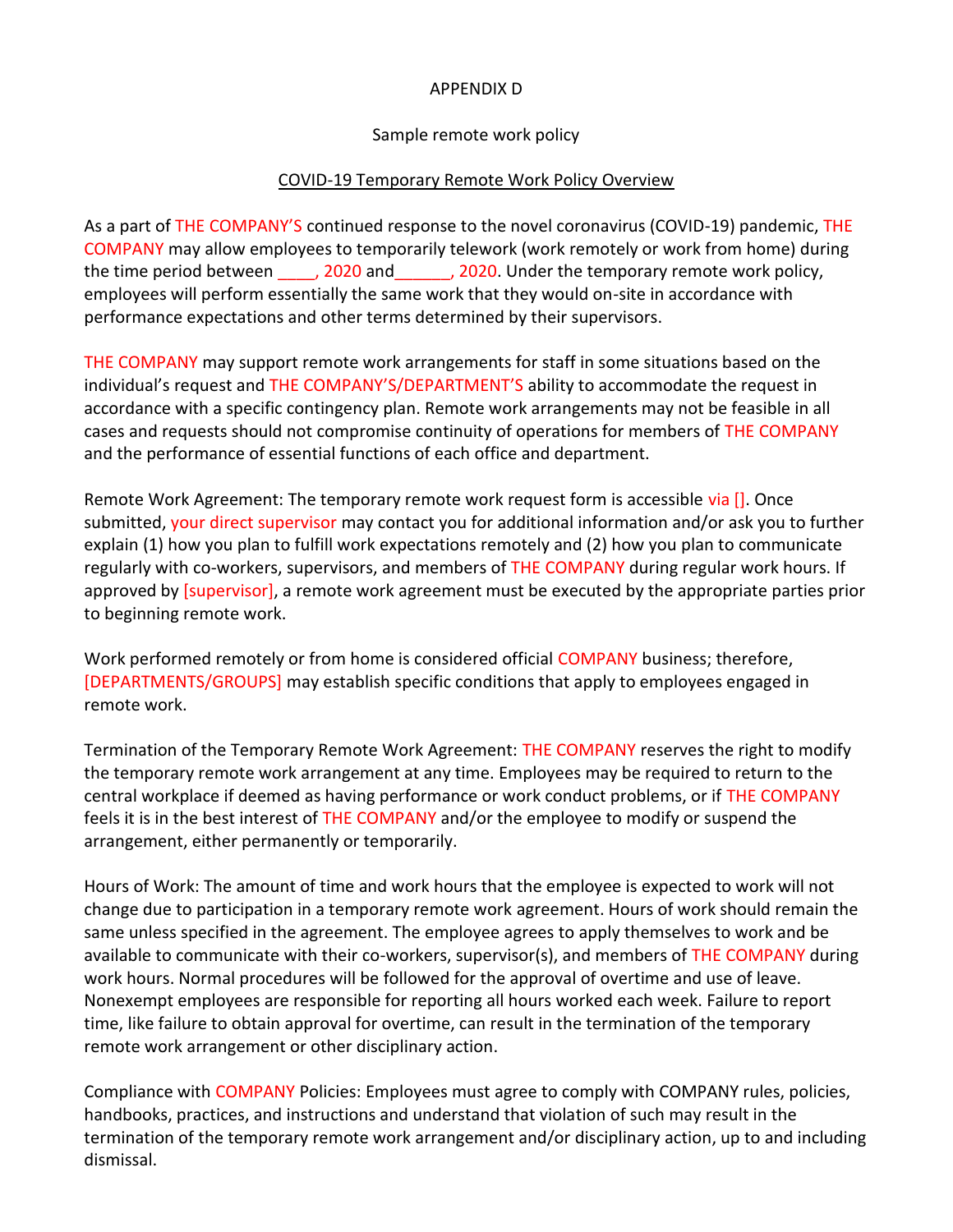Security of Information and Records: Employees must use secure remote access procedures and are responsible for the security of all documents and records in their possession while remote working and must adhere to THE COMPANY'S IT and other security procedures to ensure confidentiality and security of data. Employees working remotely agree not to share individual log-in passwords with anyone outside of THE COMPANY. Any use of restricted-access information or materials at an alternate work location must be approved and described in the remote work agreement, along with procedures for removing and returning those materials. Employees approved to telework agree that their access and connection to THE COMPANY'S network(s) may be monitored to record dates, times, and duration of access. If any unauthorized access or disclosure occurs, the employee must inform the direct supervisor immediately.

Equipment and Materials: Employees approved to telework must agree to use equipment provided by THE COMPANY and supplies for business purposes only and to notify the supervisor immediately of equipment malfunction in order to schedule repair or replacement. Please work with the [] at 555-555-5555 to address any of these issues. Any damage or theft of the equipment should immediately be reported to the supervisor. COMPANY-owned equipment used in the normal course of employment will be maintained and repaired by the COMPANY. Employees approved to telework must return all COMPANY-owned property when the remote work arrangement ends. When employees are authorized to use their own equipment, the department will not assume responsibility for costs of repairs, maintenance, or service.

Other Costs: Under this temporary policy, THE COMPANY is not responsible for operating costs (such as electric bills, internet, etc.), home maintenance, or other costs incurred by employees in the use of their homes as alternate work locations.

Liability: THE COMPANY assumes no responsibility for injuries occurring in the employee's alternate work location outside the agreed-upon work hours, or for liability damages to employee's real or personal property resulting from participation in the telework program. Workers' compensation coverage is limited to designated work areas in employees' homes or alternate work locations. Workers' compensation does not apply to injuries of any third parties or members of the employee's family on the employee's premises. Employees agree to practice the same safety habits they would use in the workplace and maintain safe conditions in their alternate work locations. Employees must follow normal procedures for reporting illness or injury. Please contact Human Resources if you have any questions regarding this policy or if you have questions about teleworking that are not addressed in this policy.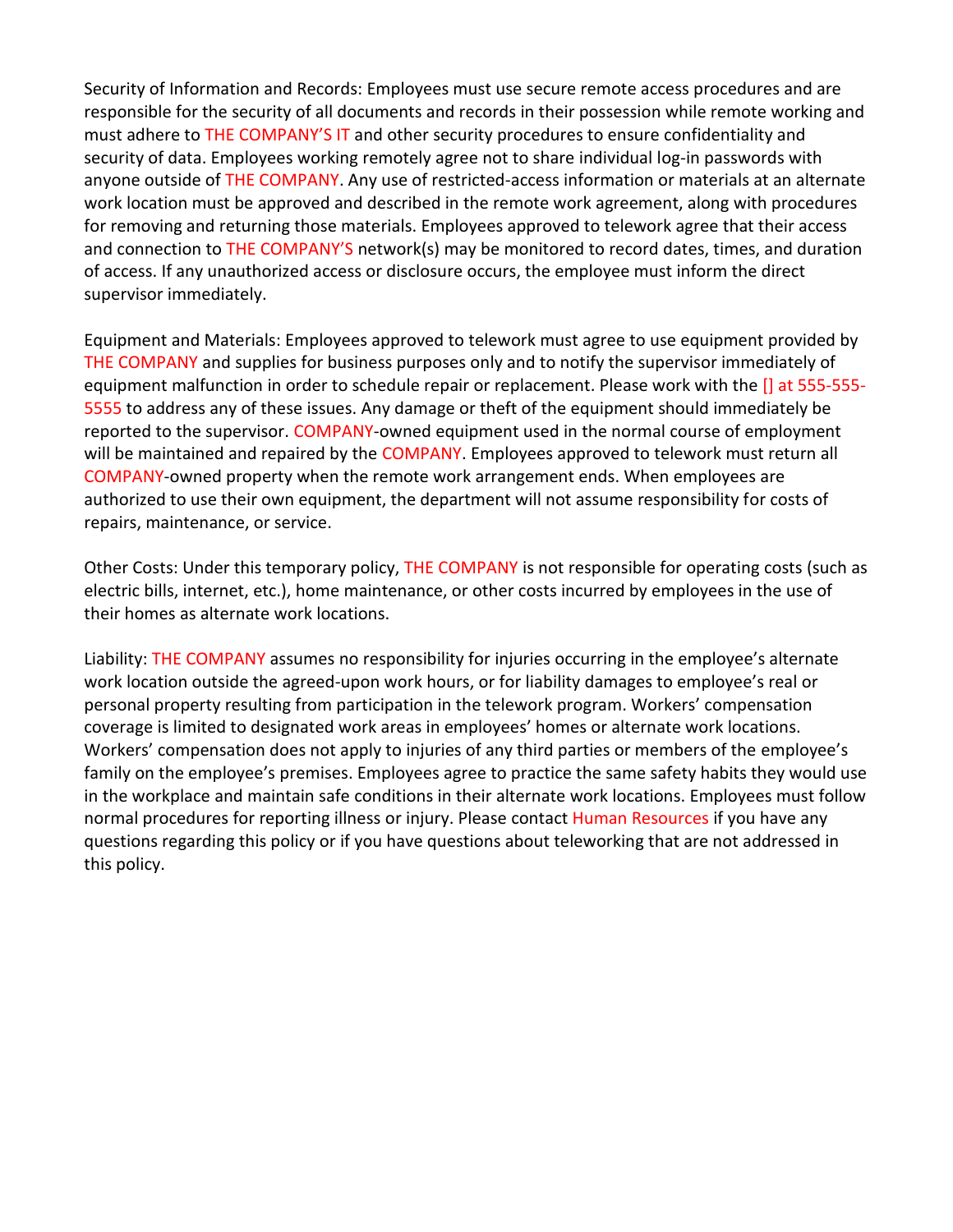#### COVID-19 Temporary Remote Work Request Form

Complete this form to request a temporary remote work arrangement from \_\_\_\_\_\_\_\_\_\_, 2020 to \_\_\_\_\_\_\_\_\_\_\_\_\_\_, 2020, and obtain approval from your supervisor. Department operations and office coverage will be considered before requests are approved. Send the signed copy as an attachment to Human Resources at

#### **Temporary Remote Work Option - Employee Completes**

| Department: National Contract of the Contract of the Contract of the Contract of the Contract of the Contract of the Contract of the Contract of the Contract of the Contract of the Contract of the Contract of the Contract |  |
|-------------------------------------------------------------------------------------------------------------------------------------------------------------------------------------------------------------------------------|--|
|                                                                                                                                                                                                                               |  |
| End Date:                                                                                                                                                                                                                     |  |

**Provide details about how you will complete your work effectively under this requested arrangement:**

Detailed plan to fulfill work expectations:

Detailed plan how communications with co-workers, supervisors, and community members will occur during your regular work hours.

*I understand that (Employer's name) may modify or suspend the temporary remote work arrangement at any time.*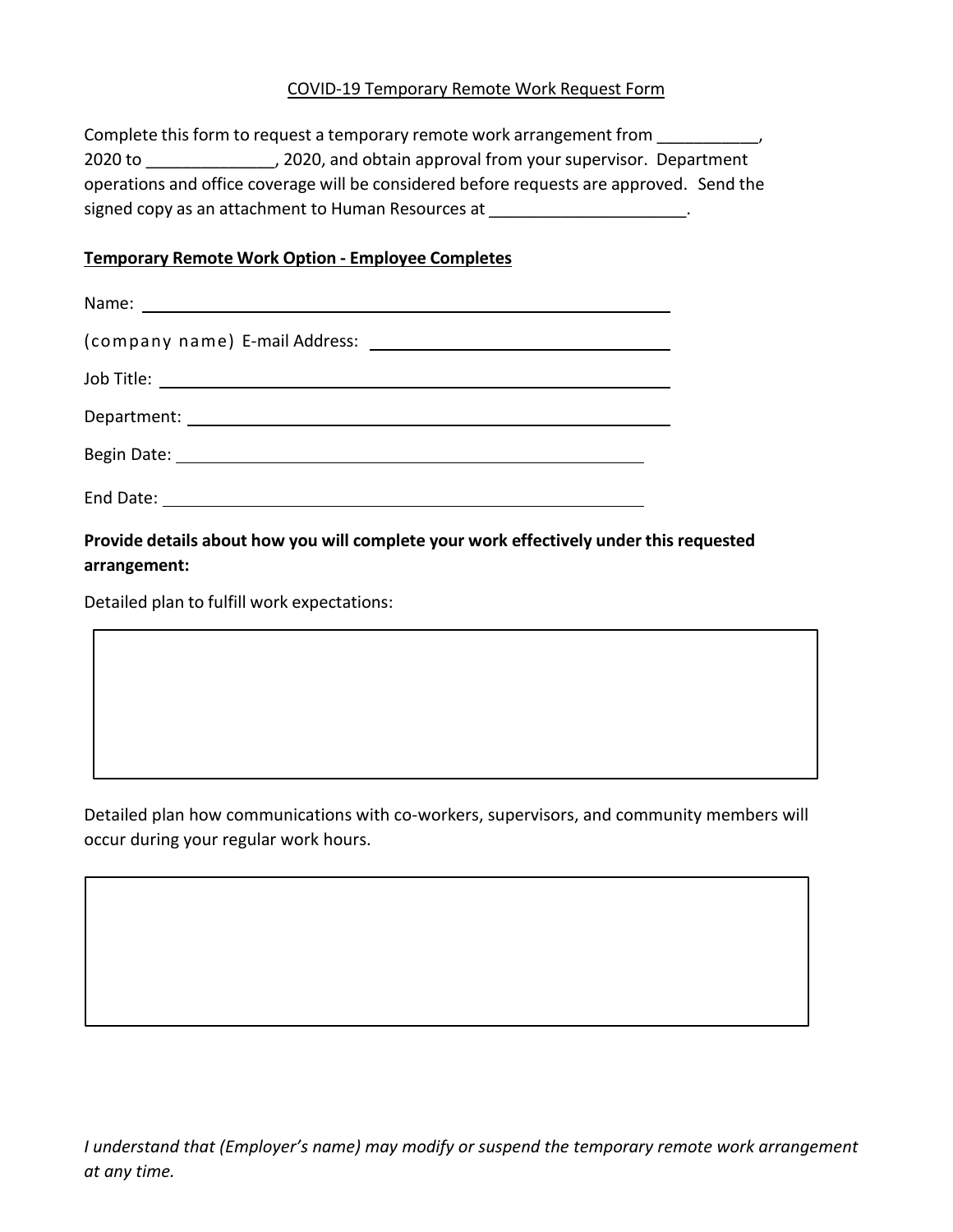|       | Employee's Signature: |  |  |
|-------|-----------------------|--|--|
| Date: |                       |  |  |

# **Adjusted Work Arrangement - Supervisor Completes**

**\_\_\_\_\_\_\_\_\_\_\_\_\_\_\_\_\_\_\_\_\_\_\_\_\_\_\_\_\_\_\_\_\_\_\_\_\_\_\_\_\_\_\_\_\_\_\_\_\_**

| Approved ________________      |
|--------------------------------|
| Approved with Adjusted Date(s) |
|                                |
| End Date:                      |
| Not Approved                   |
| Comments:                      |

**For security purposes, all remote work must be performed using a (company name)-issued device connecting through a (company name) VPN. (Company name) office phones may be forwarded to (company name) mobile phones. Remote workers must always adhere to (company name) IT best practices and our Information Security Policy published online at:** 

\_\_\_\_\_\_\_\_\_\_\_\_\_\_\_\_\_\_\_\_\_\_\_\_\_\_\_\_\_\_\_\_\_\_\_\_\_\_\_\_\_\_\_\_\_ \_\_\_\_\_\_\_\_\_\_\_\_\_\_\_\_\_\_\_\_

\_\_\_\_\_\_\_\_\_\_\_\_\_\_\_\_\_\_\_\_\_\_\_\_\_\_\_\_\_\_\_\_\_\_\_\_\_\_\_\_\_\_\_\_\_ \_\_\_\_\_\_\_\_\_\_\_\_\_\_\_\_\_\_\_\_

**Approval Signatures**

Supervisor Date

\_\_\_\_\_\_\_\_\_\_\_\_\_\_\_\_\_\_\_\_\_\_\_\_\_\_\_\_\_\_\_\_\_\_\_\_\_\_\_\_\_\_\_\_\_ \_\_\_\_\_\_\_\_\_\_\_\_\_\_\_\_\_\_\_\_ **Department Head** Date Date Date Date Date

Human Resources **Date**